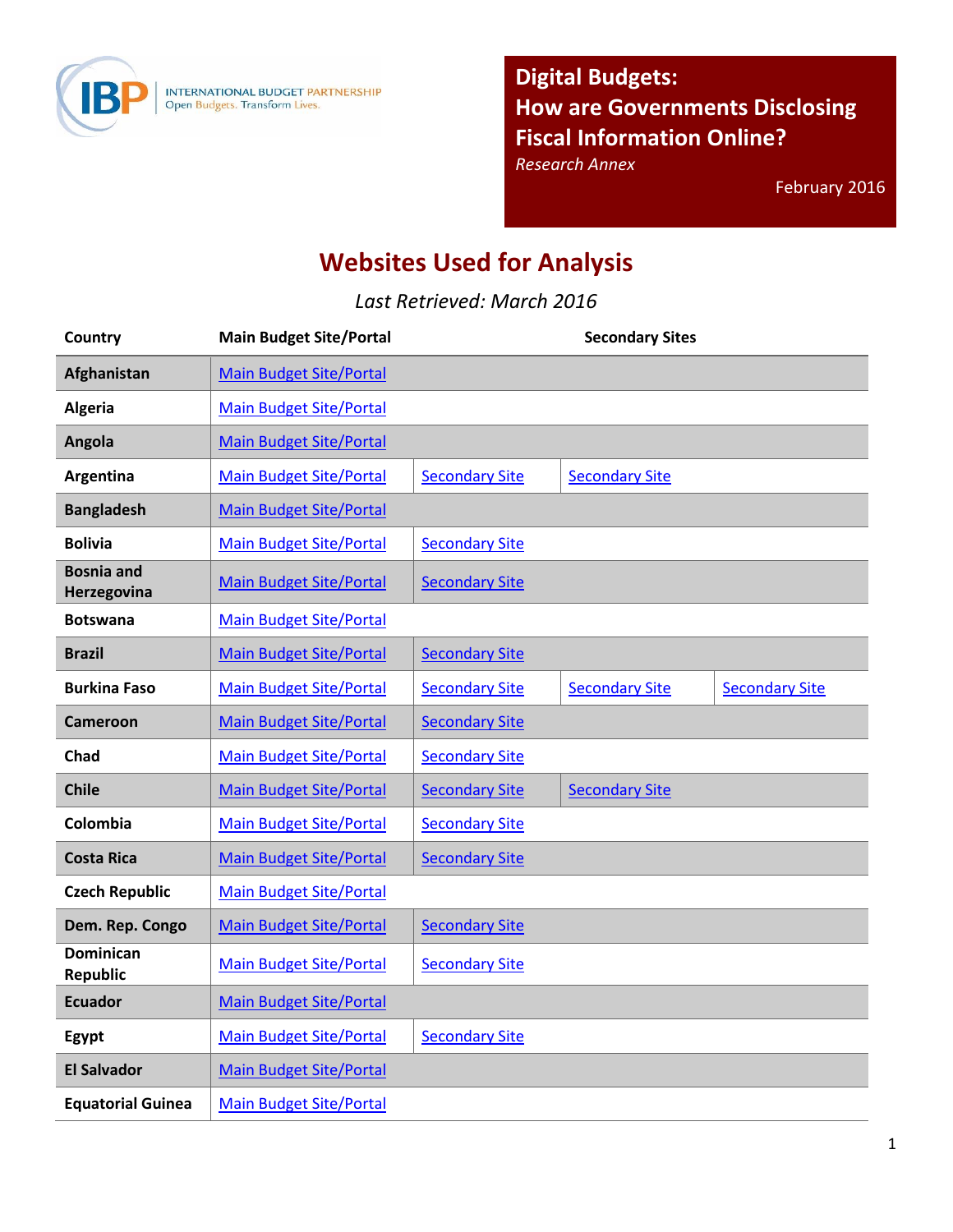| Country                | <b>Main Budget Site/Portal</b>                                |                       | <b>Secondary Sites</b> |                       |
|------------------------|---------------------------------------------------------------|-----------------------|------------------------|-----------------------|
| Fiji                   | <b>Main Budget Site/Portal</b>                                | <b>Secondary Site</b> |                        |                       |
| <b>France</b>          | <b>Main Budget Site/Portal</b>                                | <b>Secondary Site</b> |                        |                       |
| Georgia                | <b>Main Budget Site/Portal</b>                                |                       |                        |                       |
| Germany                | <b>Main Budget Site/Portal</b>                                | <b>Secondary Site</b> |                        |                       |
| Ghana                  | <b>Main Budget Site/Portal</b>                                | <b>Secondary Site</b> |                        |                       |
| Guatemala              | <b>Main Budget Site/Portal</b>                                | <b>Secondary Site</b> | <b>Secondary Site</b>  |                       |
| <b>Honduras</b>        | <b>Main Budget Site/Portal</b>                                | <b>Secondary Site</b> |                        |                       |
| <b>Hungary</b>         | <b>Main Budget Site/Portal</b>                                | <b>Secondary Site</b> | <b>Secondary Site</b>  |                       |
| India                  | Main Budget Site/Portal 1<br><b>Main Budget Site/Portal 2</b> | <b>Secondary Site</b> | <b>Secondary Site</b>  | <b>Secondary Site</b> |
| Indonesia              | <b>Main Budget Site/Portal</b>                                | <b>Secondary Site</b> |                        |                       |
| Iraq                   | <b>Main Budget Site/Portal</b>                                |                       |                        |                       |
| <b>Italy</b>           | <b>Main Budget Site/Portal</b>                                | <b>Secondary Site</b> |                        |                       |
| <b>Kazakhstan</b>      | <b>Main Budget Site/Portal</b>                                |                       |                        |                       |
| Kenya                  | <b>Main Budget Site/Portal</b>                                | <b>Secondary Site</b> |                        |                       |
| <b>Kyrgyz Republic</b> | <b>Main Budget Site/Portal</b>                                | <b>Secondary Site</b> |                        |                       |
| Lebanon                | <b>Main Budget Site/Portal</b>                                |                       |                        |                       |
| Liberia                | <b>Main Budget Site/Portal</b>                                | <b>Secondary Site</b> |                        |                       |
| <b>Macedonia</b>       | <b>Main Budget Site/Portal</b>                                | <b>Secondary Site</b> |                        |                       |
| <b>Malawi</b>          | <b>Main Budget Site/Portal</b>                                |                       |                        |                       |
| <b>Malaysia</b>        | <b>Main Budget Site/Portal</b>                                | <b>Secondary Site</b> |                        |                       |
| <b>Mali</b>            | <b>Main Budget Site/Portal</b>                                |                       |                        |                       |
| <b>Mexico</b>          | <b>Main Budget Site/Portal</b>                                | <b>Secondary Site</b> |                        |                       |
| <b>Morocco</b>         | <b>Main Budget Site/Portal</b>                                |                       |                        |                       |
| Mozambique             | <b>Main Budget Site/Portal</b>                                | <b>Secondary Site</b> |                        |                       |
| <b>Namibia</b>         | <b>Main Budget Site/Portal</b>                                |                       |                        |                       |
| <b>Nepal</b>           | <b>Main Budget Site/Portal</b>                                | <b>Secondary Site</b> | <b>Secondary Site</b>  |                       |
| <b>New Zealand</b>     | <b>Main Budget Site/Portal</b>                                | <b>Secondary Site</b> |                        |                       |
| Nicaragua              | <b>Main Budget Site/Portal</b>                                |                       |                        |                       |
| <b>Niger</b>           | <b>Main Budget Site/Portal</b>                                |                       |                        |                       |
| <b>Nigeria</b>         | <b>Main Budget Site/Portal</b>                                | <b>Secondary Site</b> |                        |                       |